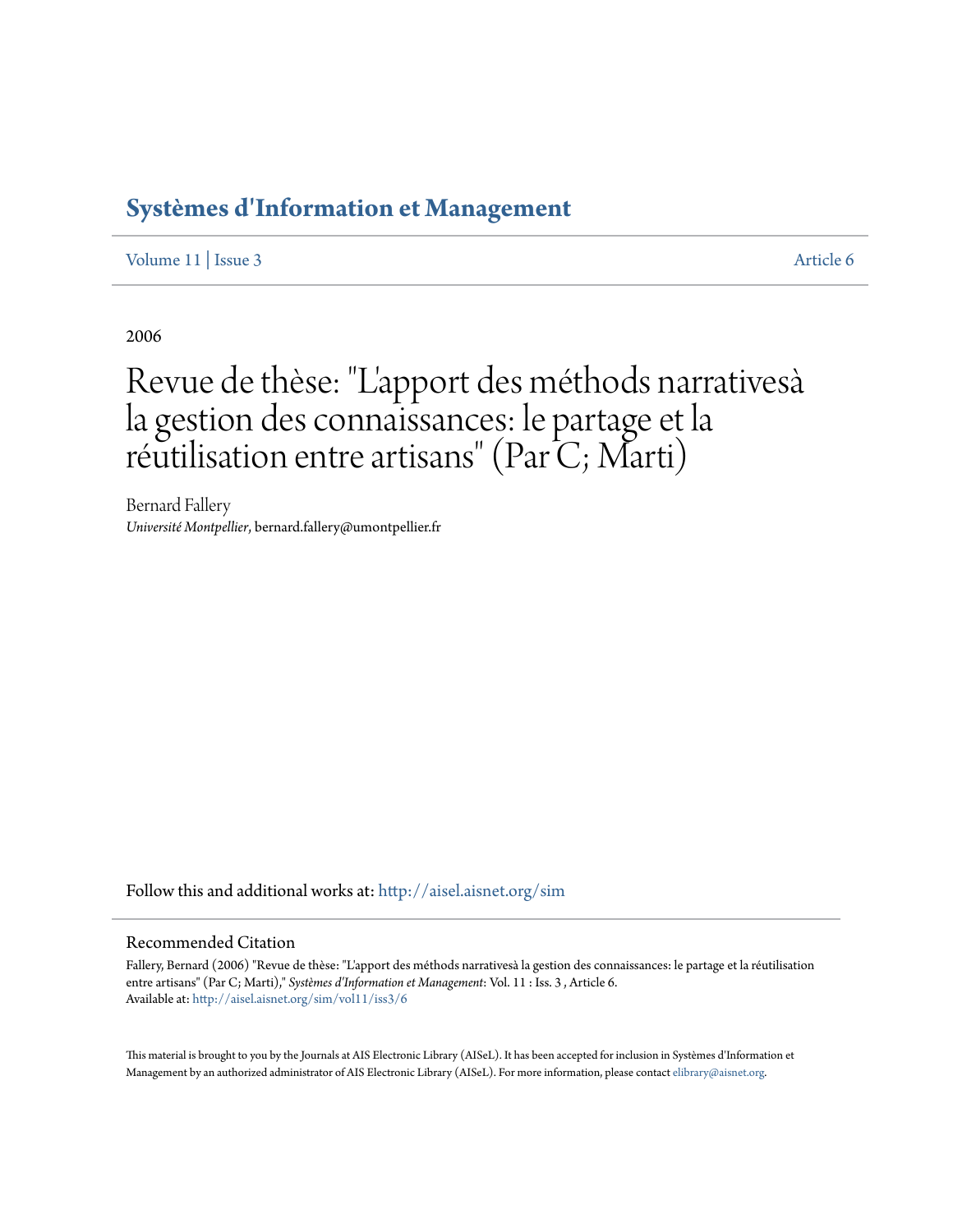L'apport des méthodes narratives à la gestion des connaissances : le ... Fallery, Bernard Systèmes d'Information etFMenugenundeSepe2006ppbr6de&BETMEORMaComplegestion des pg. 125

## **REVUE DE THÈSES**

#### **Carole MARTI**

## L'apport des méthodes narratives à la gestion des connaissances : le partage et la réutilisation entre artisans

Directeur de recherche : **B. FALLERY** 

La préoccupation essentielle de ce travail est de montrer que les méthodes narratives sont une perspective intéressante pour les systèmes de gestion des connaissances. L'auteur cherche plus précisément à vérifier si la mise en ligne sur Internet d'expériences professionnelles, modélisées sous forme de récits, fait émerger différents processus de partage puis de réutilisation des connaissances.

La première partie se propose de réunir, de façon originale, deux champs théoriques issus de disciplines habituellement éloignées : celui de la narration et celui de la gestion de connaissances.

Le premier chapitre met en évidence la variété de la narratologie en fonction de son objet : soit le texte narratif lui-même, soit le processus d'élaboration dont le texte est le résultat. Dans une première section sur les sciences du langage, l'auteur analyse et propose de classer les travaux suivant une optique structuraliste du texte (de Saussure, Propp, puis « l'école de Paris »...), suivant une optique interactionniste de l'énonciation (Bakhtine, puis « les pragmatiques »...), enfin suivant une optique psycho-sociale des conversations (Labov, puis les études sur les comportements narratifs...). En conclusion de cette section l'auteur justifie et présente les travaux en systèmes d'information de Soulier et Caussanel sur la re-

présentation des récits, travaux qui seront utilisés par la suite. Dans une deuxième section sur les sciences de l'organisation, l'auteur analyse et classe les travaux suivant une approche culturelle des histoires (symbolique avec les mythes, les rituels... ou instrumentale avec la motivation, la socialisation...) et une approche cognitive des histoires (dans l'optique de la construction de sens avec Weick, Denning, Boye, Gabriel... ou dans l'optique de l'apprentissage avec Wenger, Polanyi...). En conclusion de cette section, on justifie et présente les travaux en systèmes d'information de Jacobson et Booch sur la modélisation des cas d'utilisation, travaux qui seront eux aussi utilisés par la suite dans le travail de terrain.

Le deuxième chapitre est consacré à la problématique de la gestion des connaissances. Ce chapitre est articulé autour d'un modèle à trois processus : création et stockage des connaissances, partage des connaissances, réutilisation des connaissances. Pour la création et le stockage des connaissances, la première section présente les principaux enjeux puis les facteurs de succès : l'apport de nombreux auteurs classiques en systèmes d'information (Nonaka, Stein et Zwass...) est complété par des études récentes (Manville, Ackerman...). La deuxième section sur le partage des connaissances insiste sur le processus cognitif de décontextualisation et recontextualisation, puis sur les facteurs clés de succès du partage (motivation, opportunités, culture...). Là encore les propositions des auteurs les plus connus (Davenport...) sont complétés par des travaux récents (Brannen, Fernie...). Une troisième section recense les travaux sur les processus de réutilisation et discute les notions de distance cognitive, de capacité d'absorption et de situations-types de réutilisation (avec notamment les travaux de Markus, Orlikowski...).

La seconde partie de la thèse est consacrée au travail sur le terrain, avec la justi-

$$
N^{\circ} \beta - Vol. \ 11 - 2006
$$

 $125$